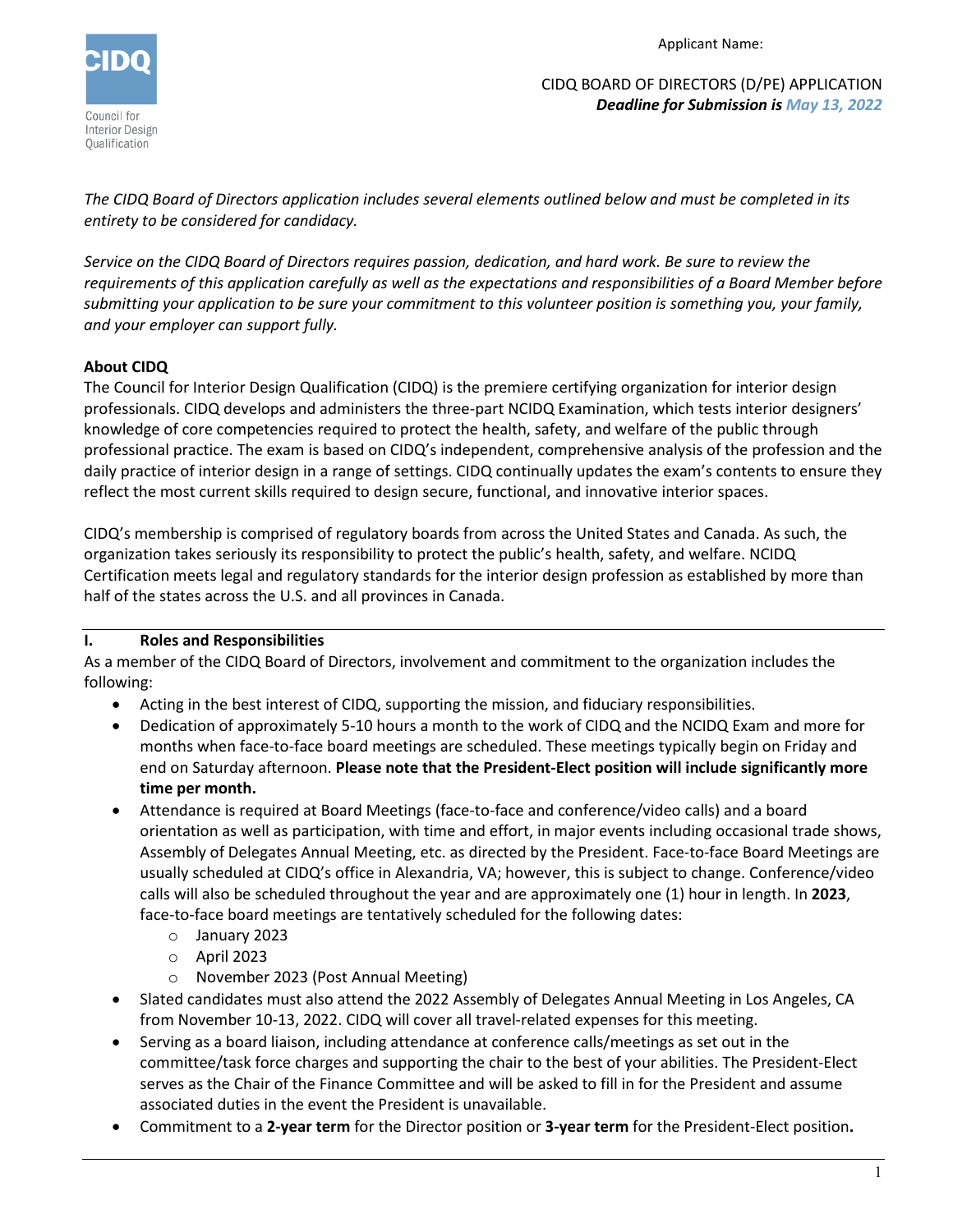

CIDQ BOARD OF DIRECTORS (D/PE) APPLICATION *Deadline for Submission is May 13, 2022*

| <b>Contact Information</b><br>П.                                     |                                                       |  |  |
|----------------------------------------------------------------------|-------------------------------------------------------|--|--|
| Name:                                                                |                                                       |  |  |
| Phone:                                                               | Email:                                                |  |  |
| Address (Street, City, State/Province, & Zip):                       |                                                       |  |  |
|                                                                      |                                                       |  |  |
|                                                                      |                                                       |  |  |
| <b>Candidacy Information</b><br>Ш.                                   |                                                       |  |  |
| Years in the Profession:                                             |                                                       |  |  |
| NCIDQ Certificate Number:                                            | <b>Expiration Date:</b>                               |  |  |
| State/Provincial Registration/Licensure/Certification Number:        |                                                       |  |  |
| State/Province:                                                      | <b>Expiration Date:</b>                               |  |  |
| Education and Degree(s) Earned:                                      |                                                       |  |  |
| Professional Affiliations/Credentials, Appellations, Certifications: |                                                       |  |  |
| Please indicate the position(s) you are interested in:               |                                                       |  |  |
| Director                                                             | Both (Director or President-Elect)<br>President-Elect |  |  |

### **IV. Candidate Statement**

Please provide an individual statement in paragraph style describing your personal interest in this position and the contribution you can make to the effectiveness of CIDQ, including the qualities and strengths you would bring as a member of the CIDQ Board. Response to be a **maximum** of one (1) page.

# **V. CV or Resume**

Please provide an up-to-date CV or resume.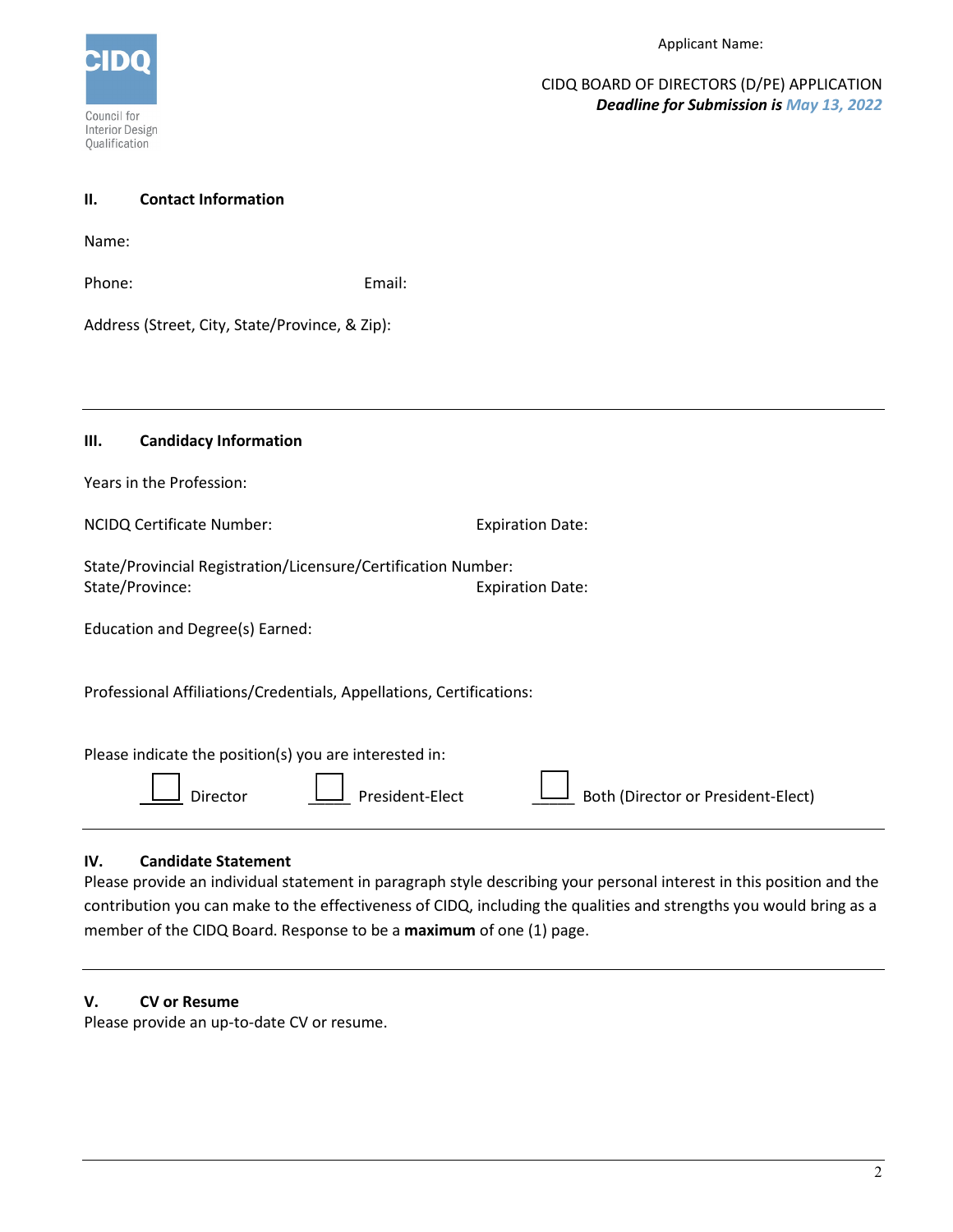

Applicant Name:

CIDQ BOARD OF DIRECTORS (D/PE) APPLICATION *Deadline for Submission is May 13, 2022*

## **VI. Qualification and Eligibility Information**

To be eligible for a Board position with CIDQ, individuals must meet certain criteria. For a Director position, you must meet at least one (1) of the following five (5) criteria. For the President-Elect position, you must meet at least two (2) of the following five (5) criteria. Please describe below the criteria you meet, including years (such as 2020- 2021) served and level (local or national).

Have been an Official Delegate or Alternate Delegate of the Assembly of Delegates for at least two (2) years within the previous eight (8) years.

YES NO YEARS

DESCRIPTION:

Have been a Member Board member for at least two (2) years within the previous eight (8) years.

| YFS<br>NΩ | YEARS |
|-----------|-------|
|-----------|-------|

DESCRIPTION:

Have sat on the CIDQ Board of Directors within the previous eight (8) years.

YES | NO | | YEARS

DESCRIPTION:

Have been a member of a CIDQ committee or task force for at least a total of two (2) years within the previous eight (8) years.



DESCRIPTION:

Have been a board member of one of the following interior design professional organizations: American Academy of Healthcare Interior Designers (**AAHID**), American Society of Interior Designers (**ASID**), Council for Interior Design Accreditation (**CIDA**), Interior Design Continuing Education Council (**IDCEC**), Interior Design Educators Council (**IDEC**), Interior Designers of Canada (**IDC**), or the International Interior Design Association (**IIDA**), within the previous five (5) years.

YES | NO | | YEARS

DESCRIPTION: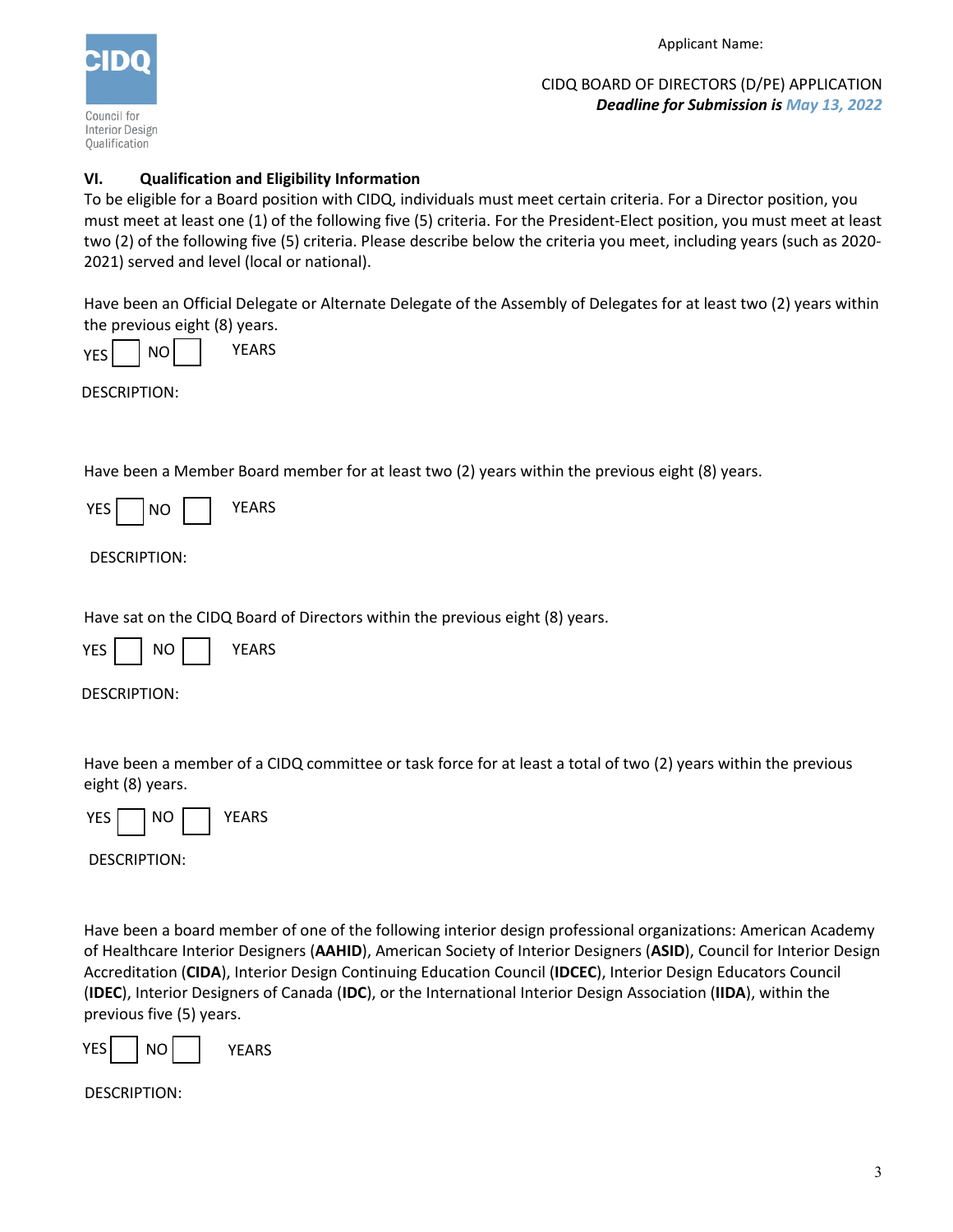

Applicant Name:

CIDQ BOARD OF DIRECTORS (D/PE) APPLICATION *Deadline for Submission is May 13, 2022*

### **VII. Professional Experience**

### **A. Primary Area**

Please provide your primary area(s) of expertise over the past 3-5 years as a practitioner (i.e., a commercial, residential, or hospitality designer; manufacturer's representative; vendor; etc.) or as an educator.

| <b>Expertise Area</b> |  |  |
|-----------------------|--|--|
|                       |  |  |
|                       |  |  |
|                       |  |  |
|                       |  |  |
|                       |  |  |
|                       |  |  |

### **B. Demonstration**

List examples that demonstrate that expertise (project descriptions; design presentations; research/white papers; etc.). Portfolios, papers, photographs, etc. not required.

| Project/Research | Year (such as 2020) Completed |  |
|------------------|-------------------------------|--|
|                  |                               |  |
|                  |                               |  |
|                  |                               |  |
|                  |                               |  |

## **C. Leadership**

List professional leadership roles/positions you have held in a professional setting, including within your own firm or institution.

| <b>Activity/Role</b> | Organization | Year(s) (such as 2020) |
|----------------------|--------------|------------------------|
|                      |              |                        |
|                      |              |                        |
|                      |              |                        |
|                      |              |                        |
|                      |              |                        |

## **VIII. Volunteerism**

## **A. CIDQ Member Board Volunteerism**

List/describe any volunteer positions you have held in the last 5-7 years to include service to a state/provincial board.

| <b>Activity/Role</b> | Organization | Year(s) (such as 2020) |
|----------------------|--------------|------------------------|
|                      |              |                        |
|                      |              |                        |
|                      |              |                        |
|                      |              |                        |